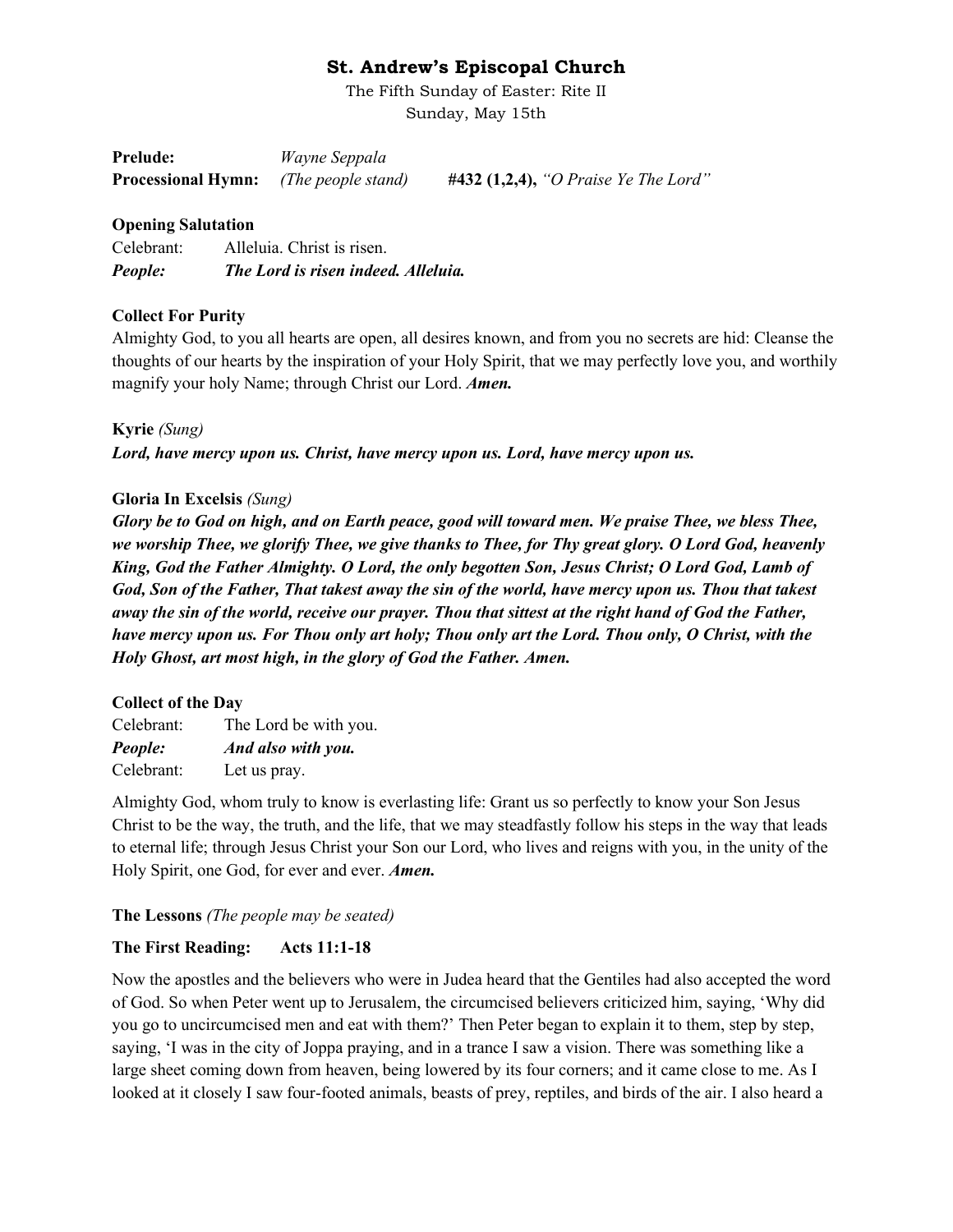The Fifth Sunday of Easter: Rite II Sunday, May 15th

voice saying to me, "Get up, Peter; kill and eat." But I replied, "By no means, Lord; for nothing profane or unclean has ever entered my mouth." But a second time the voice answered from heaven, "What God has made clean, you must not call profane." This happened three times; then everything was pulled up again to heaven. At that very moment three men, sent to me from Caesarea, arrived at the house where we were. The Spirit told me to go with them and not to make a distinction between them and us. These six brothers also accompanied me, and we entered the man's house. He told us how he had seen the angel standing in his house and saying, "Send to Joppa and bring Simon, who is called Peter; he will give you a message by which you and your entire household will be saved." And as I began to speak, the Holy Spirit fell upon them just as it had upon us at the beginning. And I remembered the word of the Lord, how he had said, "John baptized with water, but you will be baptized with the Holy Spirit." If then God gave them the same gift that he gave us when we believed in the Lord Jesus Christ, who was I that I could hinder God?' When they heard this, they were silenced. And they praised God, saying, 'Then God has given even to the Gentiles the repentance that leads to life.'

| People: | <b>Thanks be to God.</b> |
|---------|--------------------------|
| Reader: | The Word of the Lord.    |

#### **Psalm 148**

1 Praise the Lord! Praise the Lord from the heavens; praise him in the heights!

*2 Praise him, all his angels; praise him, all his host!*

3 Praise him, sun and moon; praise him, all you shining stars!

*4 Praise him, you highest heavens, and you waters above the heavens!*

5 Let them praise the name of the Lord, for he commanded and they were created.

*6 He established them for ever and ever; he fixed their bounds, which cannot be passed.*

7 Praise the Lord from the earth, you sea monsters and all deeps,

*8 fire and hail, snow and frost, stormy wind fulfilling his command!*

9 Mountains and all hills, fruit trees and all cedars!

*10 Wild animals and all cattle, creeping things and flying birds!*

11 Kings of the earth and all peoples, princes and all rulers of the earth!

*12 Young men and women alike, old and young together!*

13 Let them praise the name of the Lord, for his name alone is exalted; his glory is above earth and heaven.

### *14 He has raised up a horn for his people, praise for all his faithful, for the people of Israel who are close to him. Praise the Lord!*

## **The Second Reading: Revelation 21:1-6**

Then I saw a new heaven and a new earth; for the first heaven and the first earth had passed away, and the sea was no more. And I saw the holy city, the new Jerusalem, coming down out of heaven from God, prepared as a bride adorned for her husband. And I heard a loud voice from the throne saying, 'See, the home of God is among mortals. He will dwell with them; they will be his peoples, and God himself will be with them; he will wipe every tear from their eyes. Death will be no more; mourning and crying and pain will be no more, for the first things have passed away.' And the one who was seated on the throne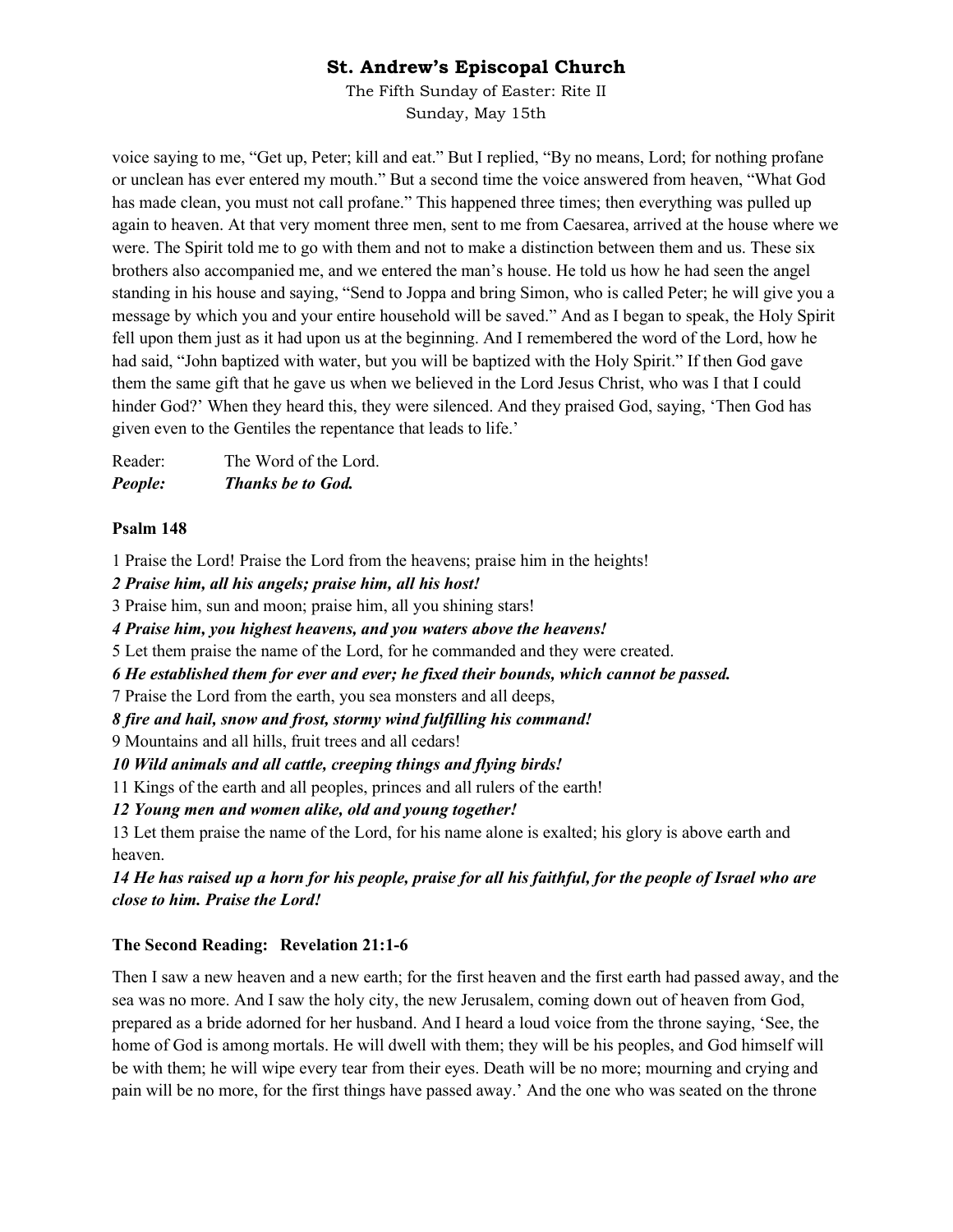The Fifth Sunday of Easter: Rite II Sunday, May 15th

said, 'See, I am making all things new.' Also he said, 'Write this, for these words are trustworthy and true.' Then he said to me, 'It is done! I am the Alpha and the Omega, the beginning and the end. To the thirsty I will give water as a gift from the spring of the water of life.

| People: | <b>Thanks be to God.</b> |
|---------|--------------------------|
| Reader: | The Word of the Lord.    |

**Gospel Hymn:** *(The people stand)* **#457 (1-3),** *"Thou Art The Way"*

#### **The Gospel: John 13:31-35**

Celebrant: The Holy Gospel of our Lord Jesus Christ according to St. John. *People: Glory to you Lord Christ.*

When he had gone out, Jesus said, 'Now the Son of Man has been glorified, and God has been glorified in him. If God has been glorified in him, God will also glorify him in himself and will glorify him at once. Little children, I am with you only a little longer. You will look for me; and as I said to the Jews so now I say to you, "Where I am going, you cannot come." I give you a new commandment, that you love one another. Just as I have loved you, you also should love one another. By this everyone will know that you are my disciples, if you have love for one another.'

| People:    | <b>Praise to you Lord Christ.</b> |
|------------|-----------------------------------|
| Celebrant: | This is the Gospel of the Lord.   |

#### **Celtic Alleluia** *(sung)*

*Alleluia, Alleluia, Alleluia, Alleluia. Now He is living, the Christ, out of the tomb He is risen; He has conquered death – opened heaven to all believers. Alleluia, Alleluia, Alleluia, Alleluia.*

**The Sermon** (*The people may be seated)* The Reverend Ronnie Short

#### **The Nicene Creed** *(The people stand)*

*We believe in one God, the Father, the Almighty, maker of heaven and earth, of all that is, seen and unseen. We believe in one Lord, Jesus Christ, the only Son of God, eternally begotten of the Father, God from God, Light from Light, true God from true God, begotten, not made, of one Being with the Father. Through him all things were made. For us and for our salvation he came down from heaven: by the power of the Holy Spirit he became incarnate from the Virgin Mary, and was made man. For our sake he was crucified under Pontius Pilate; he suffered death and was buried. On the third day he rose again in accordance with the Scriptures; he ascended into heaven and is seated at the right hand of the Father. He will come again in glory to judge the living and the dead, and his kingdom will have no end. We believe in the Holy Spirit, the Lord, the giver of life, who proceeds from the Father and the Son. With the Father and the Son he is worshiped and glorified. He has spoken through the Prophets. We believe in one holy catholic and apostolic Church. We acknowledge one baptism for the forgiveness of sins. We look for the resurrection of the dead, and the life of the world to come. Amen.*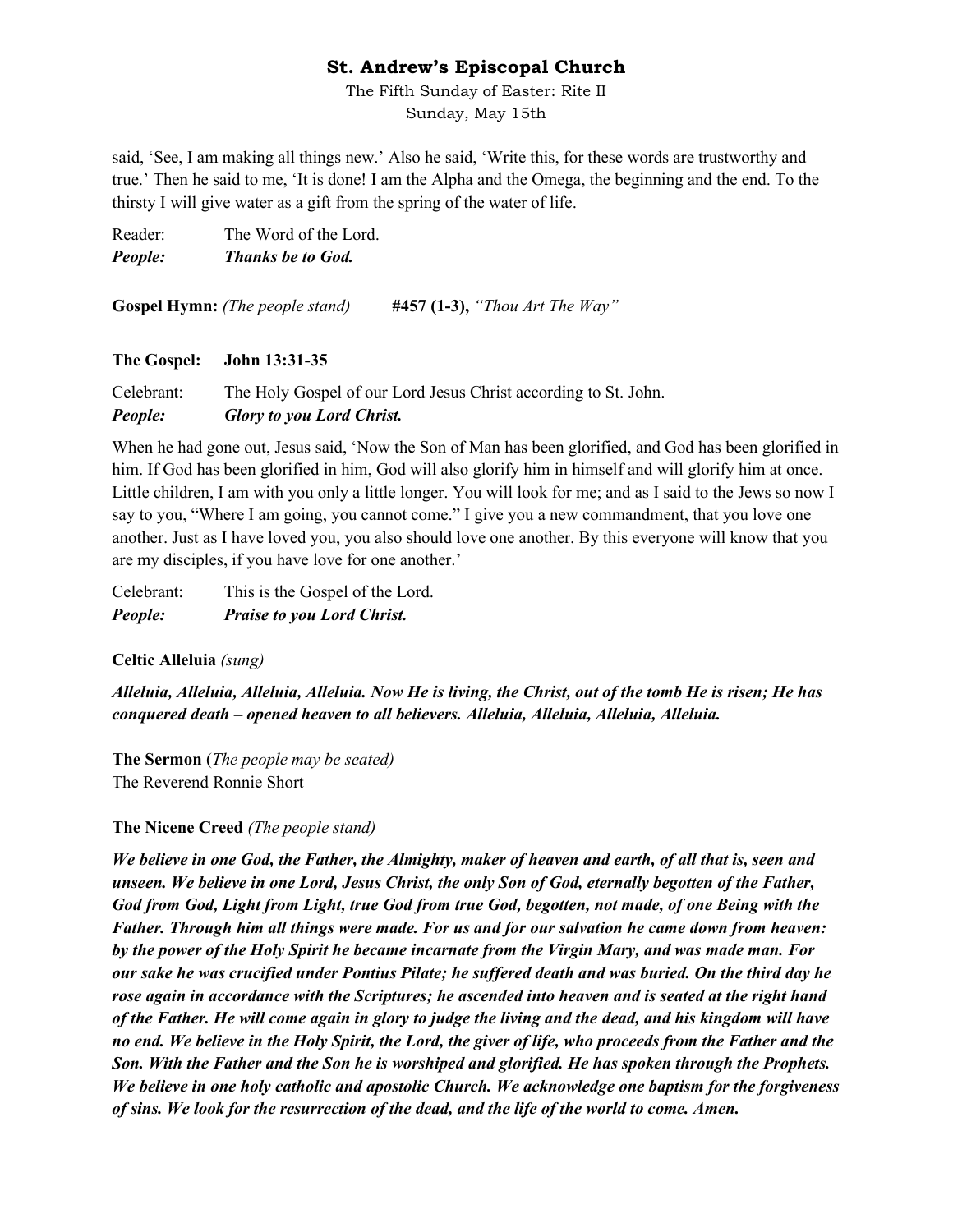The Fifth Sunday of Easter: Rite II Sunday, May 15th

### **Prayers Of The People** *(The people stand)*

*[Opens with prayer for St. Andrew's]*

With all our heart and with all our mind, let us pray to the Lord, saying "Lord, have mercy."

For the peace from above, for the loving-kindness of God, and for the salvation of our souls, let us pray to the Lord.

#### *People: Lord, have mercy.*

For the peace of the world, for the welfare of the Holy Church of God, and for the unity of all peoples, let us pray to the Lord.

*People: Lord, have mercy.*

For our Bishop, and for all the clergy and people, let us pray to the Lord. *People: Lord, have mercy.*

For our President, for the leaders of the nations, and for all in authority, let us pray to the Lord. *People: Lord, have mercy.*

For this city, for every city and community, and for those who live in them, let us pray to the Lord. *People: Lord, have mercy.*

For seasonable weather, and for an abundance of the fruits of the earth, let us pray to the Lord. *People: Lord, have mercy.*

For the good earth which God has given us, and for the wisdom and will to conserve it, let us pray to the Lord.

## *People: Lord, have mercy.*

For those who travel on land, on water, or in the air, let us pray to the Lord. *People: Lord, have mercy.*

For the aged and infirm, for the widowed and orphans, and for the sick and the suffering, let us pray to the Lord.

#### *People: Lord, have mercy.*

For the poor and the oppressed, for the unemployed and the destitute, for prisoners and captives, and for all who remember and care for them, let us pray to the Lord. *People: Lord, have mercy.*

For all who have died in the hope of the resurrection, and for all the departed, let us pray to the Lord. *People: Lord, have mercy.*

For deliverance from all danger, violence, oppression, and degradation, let us pray to the Lord. *People: Lord, have mercy.*

For the absolution and remission of our sins and offenses, let us pray to the Lord. *People: Lord, have mercy.*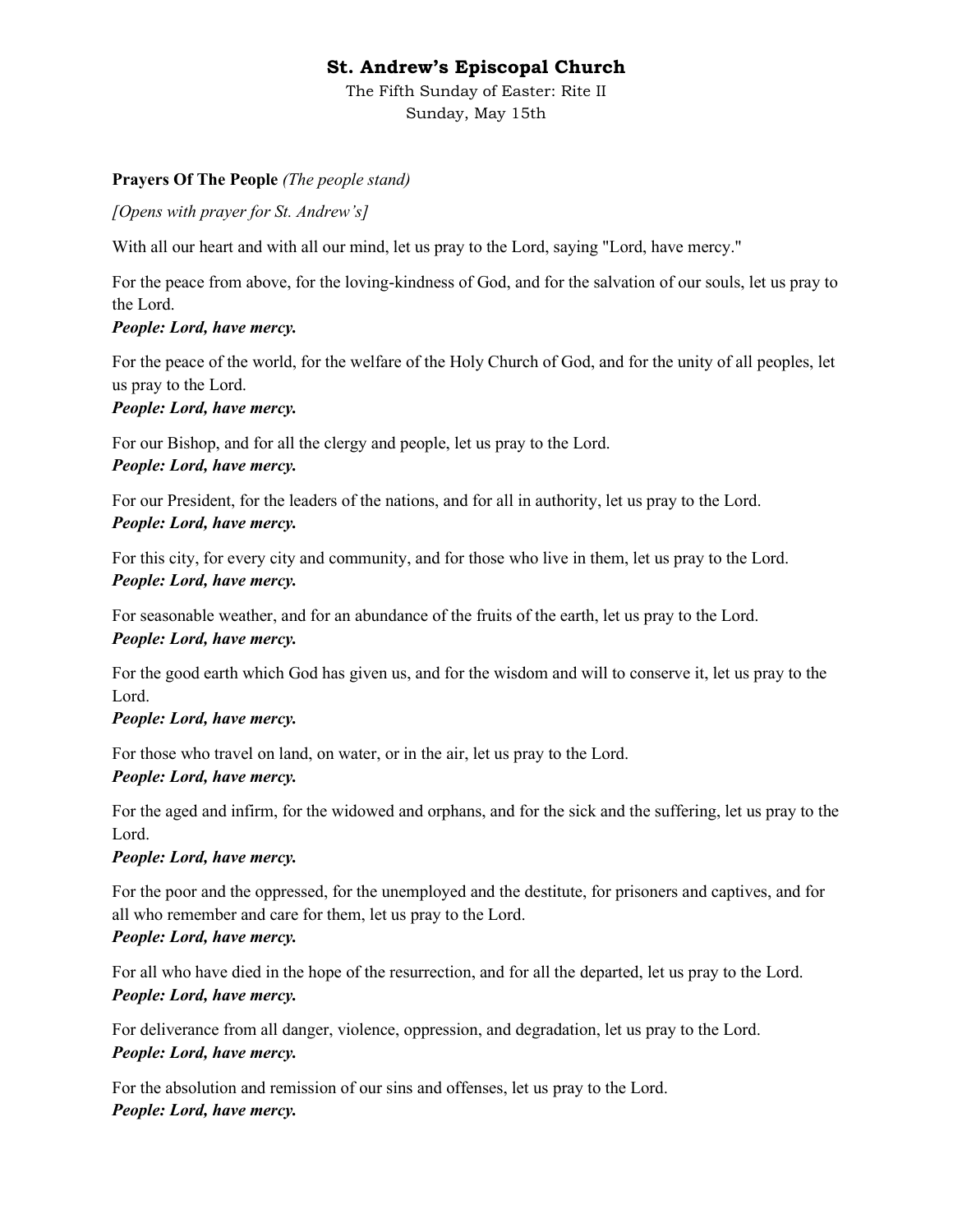The Fifth Sunday of Easter: Rite II Sunday, May 15th

That we may end our lives in faith and hope, without suffering and without reproach, let us pray to the Lord.

#### *People: Lord, have mercy.*

Defend us, deliver us, and in thy compassion protect us, O Lord, by thy grace. *People: Lord, have mercy.*

In the communion of St. Andrew and of all the saints, let us commend ourselves, and one another, and all our life, to Christ our God.

#### *People: To thee, O Lord our God.*

Lord Jesus Christ, you said to your apostles, "Peace I give to you; my own peace I leave with you:" Regard not our sins, but the faith of your Church, and give to us the peace and unity of that heavenly City, where with the Father and the Holy Spirit you live and reign, now and for ever. *Amen.*

#### **The Confession of Sin and Absolution** *(The people kneel)*

Celebrant: Let us humbly confess our sins unto Almighty God.

*Most merciful God, we confess that we have sinned against you in thought, word, and deed, by what we have done, and by what we have left undone. We have not loved you with our whole heart; we have not loved our neighbors as ourselves. We are truly sorry and we humbly repent. For the sake of your Son Jesus Christ, have mercy on us and forgive us; that we may delight in your will, and walk in your ways, to the glory of your Name. Amen.*

Celebrant: Almighty God have mercy on us, forgive us all our sins through our Lord Jesus Christ, strengthen us in all goodness, and by the power of the Holy Spirit keep us in eternal life. *Amen.*

| <b>The Peace</b>             | (The people stand)                                                                                |
|------------------------------|---------------------------------------------------------------------------------------------------|
| Celebrant:<br><b>People:</b> | The peace of the Lord be always with you.<br>And also with you.                                   |
| Celebrant:                   | Walk in love, as Christ loved us and gave himself up for us, an offering and sacrifice to<br>God. |

#### **Offertory**

*(The people may be seated for the Offertory Hymn, "Our Hearts Rejoice This Day", performed by the St. Andrew's Choir)*

#### **Doxology** *(The people stand and sing)*

*Praise God, from whom all blessings flow. Praise Him, all creatures here below. Praise Him above, you heavenly host. Praise Father, Son and Holy Ghost. Amen.*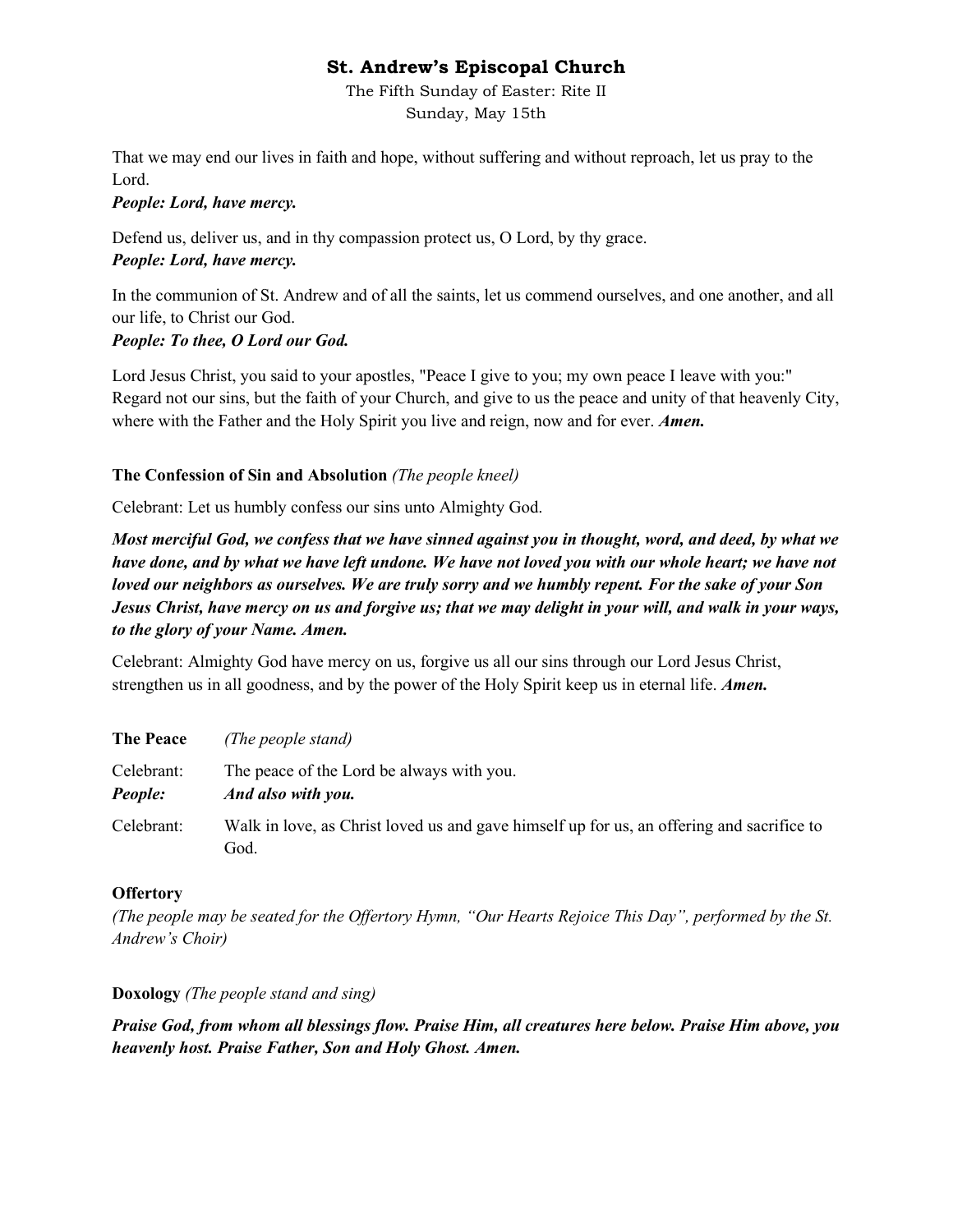The Fifth Sunday of Easter: Rite II Sunday, May 15th

#### **A Service of Healing**

*Celebrant*: God our healer, whose mercy is like a refining fire: by the lovingkindness of Jesus, heal us and those for whom we pray; that being renewed by you, we may witness your wholeness to our broken world; through Jesus Christ, in the power of the Spirit. *Amen.*

### **A Litany of Healing**

Let us name before God those for whom we offer our prayers. *(The People audibly name those for whom they are interceding)*

God the Father, your will for all people is health and salvation; *We praise you and thank you, O Lord.*

God the Son, you came that we might have life, and might have it more abundantly; *We praise you and thank you, O Lord.*

God the Holy Spirit, you make our bodies the temple of your presence; *We praise you and thank you, O Lord.*

Holy Trinity, one God, in you we live and move and have our being; *We praise you and thank you, O Lord.*

Lord, grant your healing grace to all who are sick, injured, or disabled, that they may be made whole; *Hear us, O Lord of life.*

Grant to all who seek your guidance, and to all who are lonely, anxious, or despondent, a knowledge of your will and an awareness of your presence;

#### *Hear us, O Lord of life.*

Mend broken relationships, and restore those in emotional distress to soundness of mind and serenity of spirit;

## *Hear us, O Lord of life.*

Bless physicians, nurses, and all others who minister to the suffering, granting them wisdom and skill, sympathy and patience;

## *Hear us, O Lord of life.*

Grant to the dying peace and a holy death, and uphold by the grace and consolation of your Holy Spirit those who are bereaved;

## *Hear us, O Lord of life.*

Restore to wholeness whatever is broken by human sin, in our lives, in our nation, and in the world; *Hear us, O Lord of life.*

You are the Lord who does wonders: *You have declared your power among the peoples.*